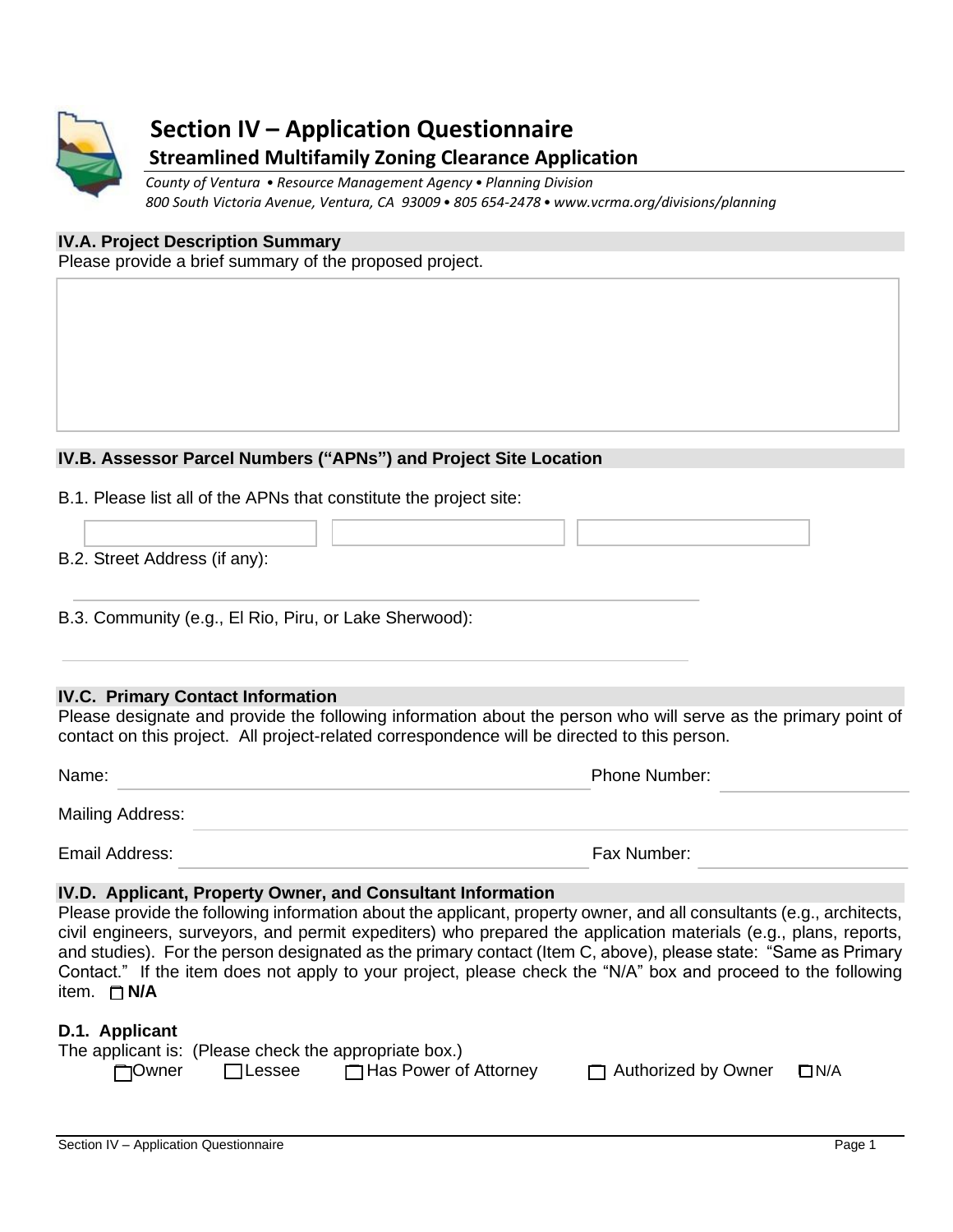If the applicant is not the property owner(s), **please submit a lease agreement, power of attorney document, or owner authorization document** with your application.

| Name:                   | Phone Number: |
|-------------------------|---------------|
| <b>Mailing Address:</b> |               |
| Email Address:          | Fax Number:   |

 *I hereby submit an application for the Streamlined Multifamily Zoning Clearance identified in this application questionnaire, and certify that the information and exhibits submitted herewith are true and correct to the best of my knowledge.* 

 *I certify that I have read and understand all of the instructions and submittal requirements for my application package and have made a good faith effort to comply with these instructions and to provide all of the materials and information that are required for a complete application.*

 *I hereby acknowledge that I have been informed of my right to make a written request to the County to receive notice of any proposal by the County to adopt or amend a general or specific plan, or a zoning ordinance or other ordinance affecting building or grading permits, prior to action on said item.*

 *I certify that I am aware that the information provided in my application package may be subject to public inspection that occurs as a result of any request made in accordance with the requirements of the California Government Code [§6253(a) et seq].*

Applicant's Signature Date

#### **D.2. Property Owner**

If the property owner is the same as the applicant (Item D.1, above), write "same." If there is more than one property owner, **please submit a consent letter for each additional property owner**. If the property owner refuses or is unable to sign, **please provide a copy of the lease, title report, or other documentation**.

| Name:                   | Phone Number: |
|-------------------------|---------------|
| <b>Mailing Address:</b> |               |
| Email Address:          | Fax Number:   |

| <b>Property Owner's Signature</b> | Date |
|-----------------------------------|------|
|                                   |      |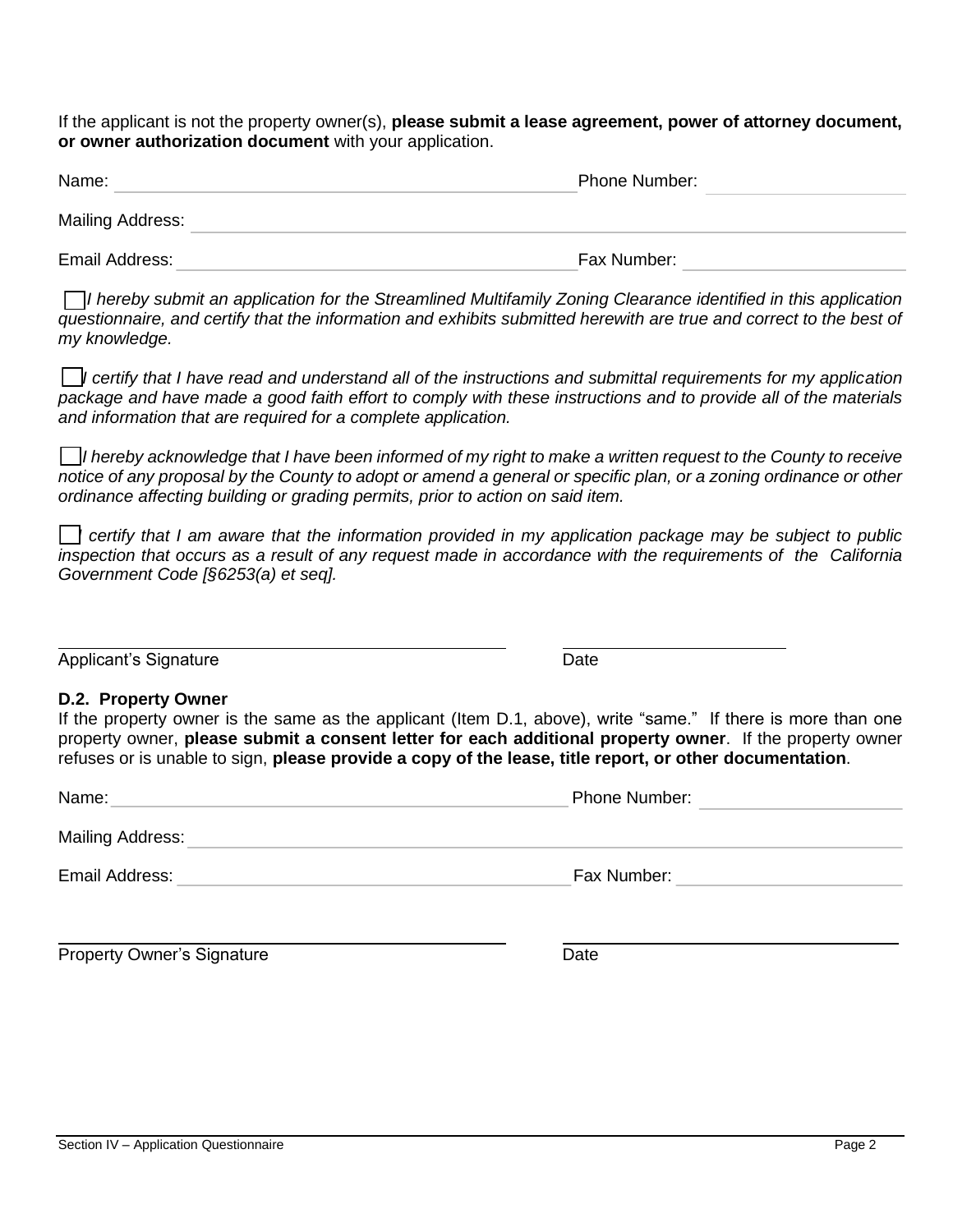## **D.3. Architect**

| Name: 2008 2010 2020 2021 2022 2023 2024 2022 2022 2023 2024 2022 2023 2024 2022 2023 2024 2022 2023 2024 2022 | Phone Number: ________________________ |
|----------------------------------------------------------------------------------------------------------------|----------------------------------------|
| Mailing Address: Mailing Address: Mail and Mail and Mail and Mail and Mail and Mail and Mail and Mail and Mail |                                        |
|                                                                                                                |                                        |
| D.4. Civil Engineer                                                                                            |                                        |
|                                                                                                                |                                        |
|                                                                                                                |                                        |
|                                                                                                                |                                        |
| D.5. Licensed Land Surveyor                                                                                    |                                        |
|                                                                                                                | Phone Number:                          |
|                                                                                                                |                                        |
|                                                                                                                |                                        |
| <b>D.6. Land Use Consultant</b>                                                                                |                                        |
|                                                                                                                |                                        |
|                                                                                                                |                                        |
| Email Address:<br><u> 1980 - Johann Barbara, martxa alemaniar arg</u>                                          |                                        |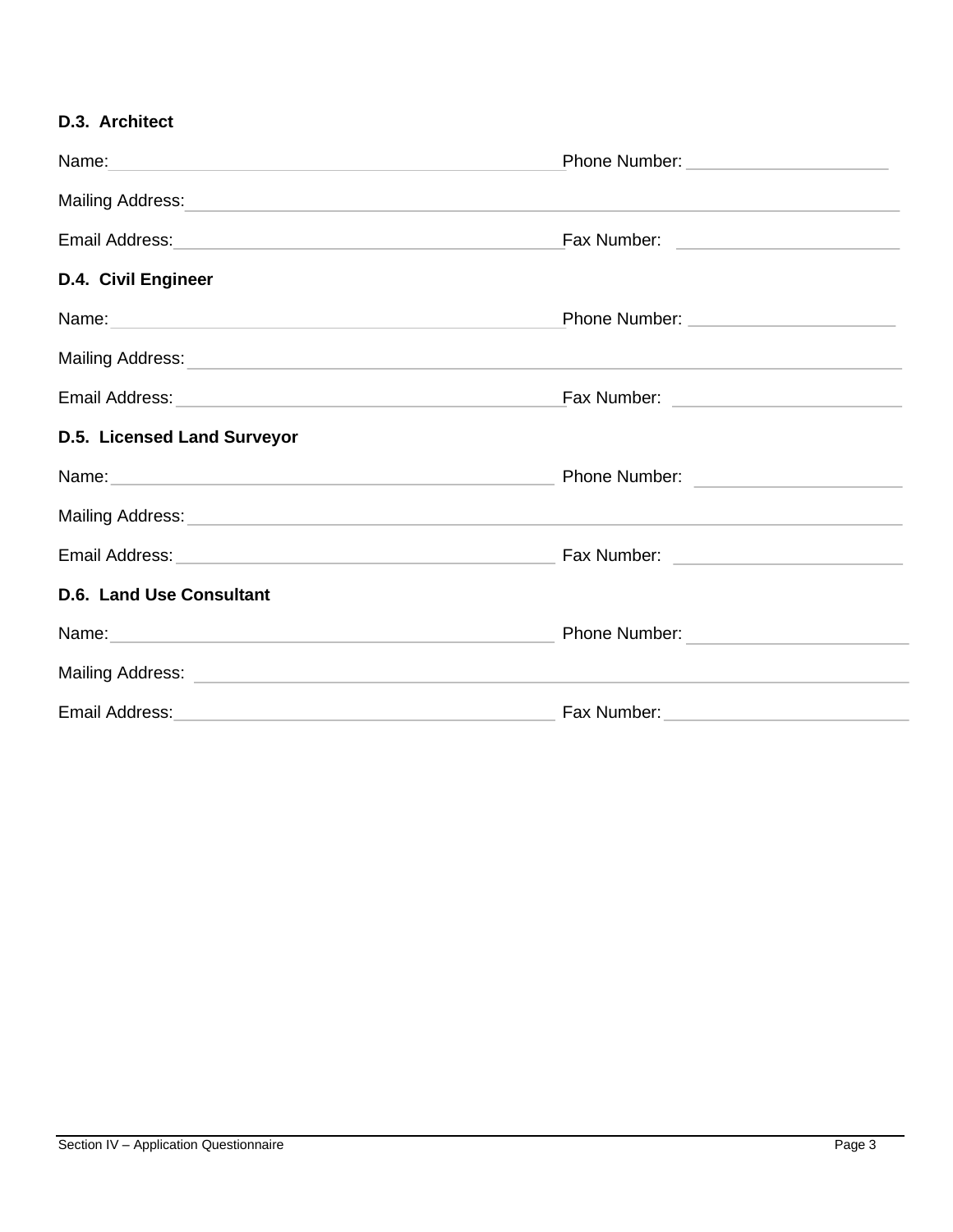## **AUTHORIZATION OF AGENT**

TO ACT ON PROPERTY OWNER'S BEHALF

I hereby authorize the person identified below to act as my agent to apply for, sign, and file the documents necessary to obtain the permits required for my project (excluding the *Notice to Property Owner*, the execution of which I understand is my personal responsibility). My agent should receive copies of all notices and communications related to my project unless I have otherwise notified the County.

| (Include Permit # if available)                            |  |
|------------------------------------------------------------|--|
| (Address, APN and other property identification as needed) |  |
|                                                            |  |
| (Please Print)                                             |  |
|                                                            |  |
|                                                            |  |
|                                                            |  |
|                                                            |  |

## **PROPERTY OWNER ACKNOWLEDGEMENT**

I hereby certify, under penalty of perjury, that I am the property owner or am authorized by the property owner(s) to submit this application. I further certify that this application has been prepared in compliance of the Ventura County Ordinance Code, that the materials are being submitted as a formal application for the request noted on this application and that the statements and information referred to are, to the best of my knowledge and belief, in all respects true and correct Property Owner's Name:

|                                                                                                                                                                                                                                                    | (Please Print) |
|----------------------------------------------------------------------------------------------------------------------------------------------------------------------------------------------------------------------------------------------------|----------------|
|                                                                                                                                                                                                                                                    |                |
| Property Owner's E-Mail Address:                                                                                                                                                                                                                   |                |
|                                                                                                                                                                                                                                                    |                |
| Note: A copy of the owner's driver's license, notarization, or other verification acceptable to the agency must be<br>submitted with this form to verify property owner's signature. The owner must be as shown on the latest Assessor<br>records. |                |
| Verification of Property Owner Signature: $\square$ Driver License $\square$ Notarized Letter $\square$ Other                                                                                                                                      |                |
| <b>Staff Signature</b>                                                                                                                                                                                                                             | Date           |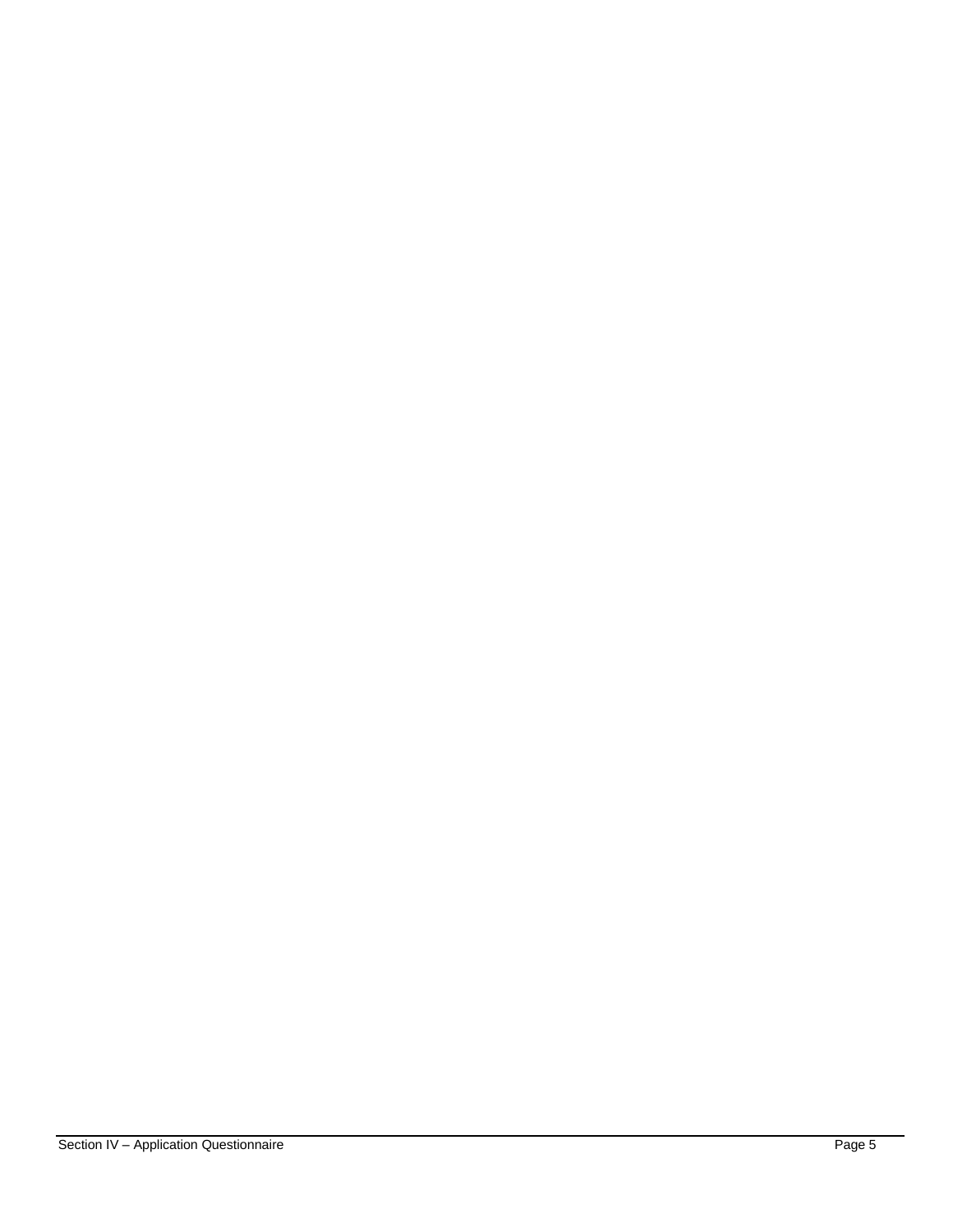## COUNTY OF VENTURA

## **AUTHORIZATION OF AGENT** TO ACT ON PERMITTEE'S BEHALF\*

I hereby authorize the person identified below to act as my agent to apply for, sign, and file the documents necessary to obtain the permits required for my project. My agent shall receive copies of all notices and communications related to my project unless I have otherwise notified the County.

\_\_\_\_\_\_\_\_\_\_\_\_\_\_\_\_\_\_\_\_\_\_\_\_\_\_\_\_\_\_\_\_\_\_\_\_\_\_\_\_\_\_\_\_\_\_\_\_\_\_\_\_\_\_\_\_\_\_\_\_\_\_

Project Description: \_\_\_\_\_\_\_\_\_\_\_\_\_\_\_\_\_\_\_\_\_\_\_\_\_\_\_\_\_\_\_\_\_\_\_\_\_\_\_\_\_\_\_\_\_\_\_\_\_\_\_\_\_\_\_\_\_\_\_\_\_\_

(Brief Summary to Include Permit No., If Available)

Project Location: \_\_\_\_\_\_\_\_\_\_\_\_\_\_\_\_\_\_\_\_\_\_\_\_\_\_\_\_\_\_\_\_\_\_\_\_\_\_\_\_\_\_\_\_\_\_\_\_\_\_\_\_\_\_\_\_\_\_\_\_\_\_\_\_\_

(Address, APN and other property identification as needed)

\_\_\_\_\_\_\_\_\_\_\_\_\_\_\_\_\_\_\_\_\_\_\_\_\_\_\_\_\_\_\_\_\_\_\_\_\_\_\_\_\_\_\_\_\_\_\_\_\_\_\_\_\_\_\_\_\_\_\_\_\_\_\_\_\_

Name of Authorized Agent: \_\_\_\_\_\_\_\_\_\_\_\_\_\_\_\_\_\_\_\_\_\_\_\_\_\_\_\_\_\_\_\_\_\_\_\_\_\_\_\_\_\_\_\_\_\_\_\_\_\_\_\_\_\_\_\_\_

(Please Print)

| Address of Authorized Agent:      |  |
|-----------------------------------|--|
| Phone Number of Authorized Agent: |  |

E-Mail Address of Authorized Agent: \_\_\_\_\_\_\_\_\_\_\_\_\_\_\_\_\_\_\_\_\_\_\_\_\_\_\_\_\_\_\_\_\_\_\_\_\_\_\_\_\_\_\_\_\_\_\_\_\_

## **PERMITTEE ACKNOWLEDGEMENT**

I declare under penalty of perjury that I am the permittee for the project at the address listed above, and I personally filled out the above information and certify its accuracy. Further, I agree that I and my agent will abide by all ordinances of the County of Ventura and that any approvals granted for this project will be carried out in accordance with the requirements of the County of Ventura.

| Permittee's Name: <u>________________________</u> | (Please Print) |  |
|---------------------------------------------------|----------------|--|
|                                                   |                |  |
|                                                   |                |  |
|                                                   |                |  |
|                                                   |                |  |

\* A notarized letter from the permittee may be submitted in lieu of this form.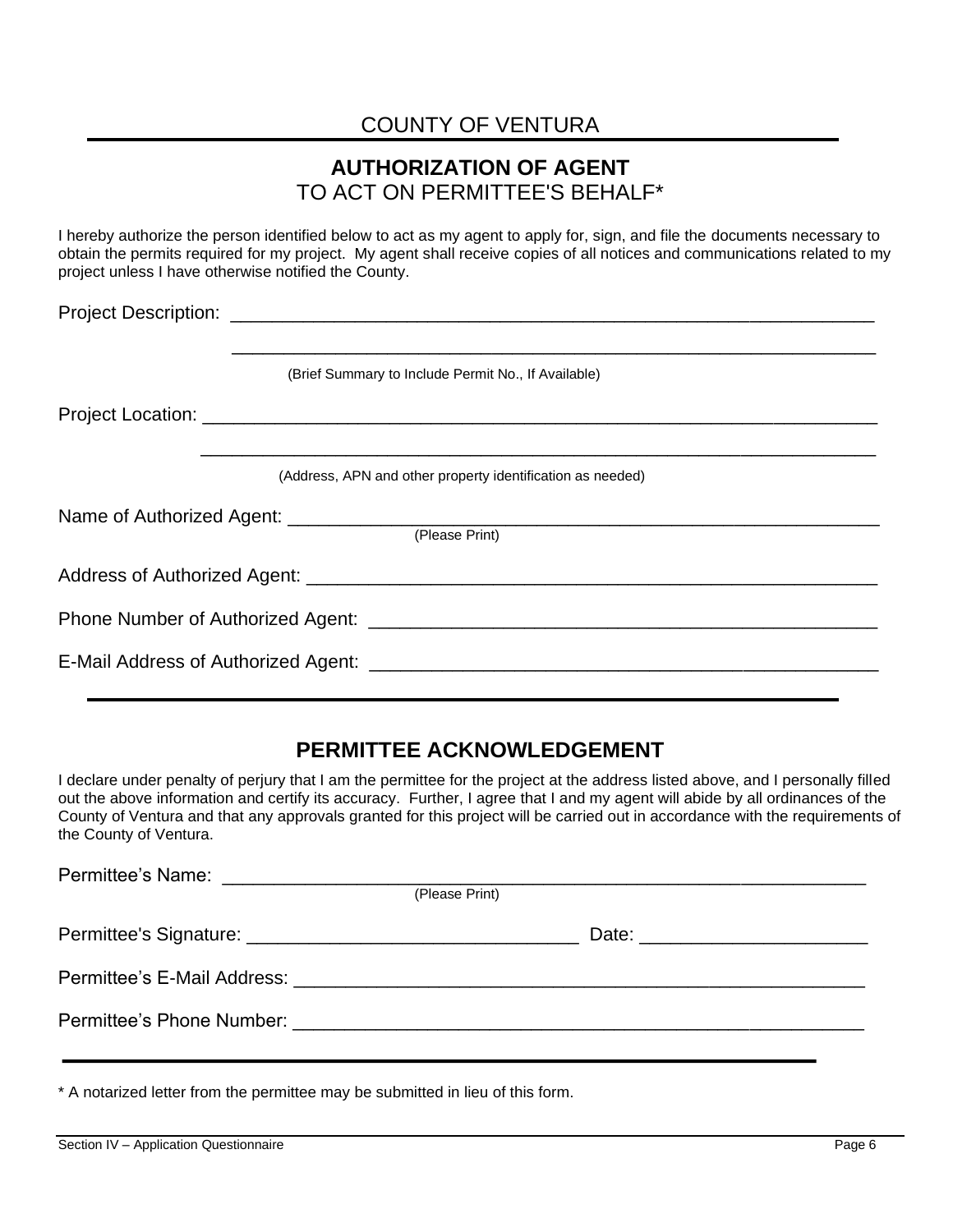### **IV.E. Project Description**

To ensure County staff understands your project and to avoid delays in processing your application, it is very important to provide as much information as possible on all aspects of the proposed project. In order to present a detailed project description, please answer all of the following questions and provide the requested materials (as applicable) to supplement the project information that must be shown on the project plans and/or map.<sup>1</sup>

### **E.1. Streamlined Multifamily Zoning Clearance**

a. Existing Permits: List all Federal, State, or Ventura County permits which currently are in effect for the buildings, structures, and uses that currently exist on the project site. If Zoning and Building Permits are unavailable for a building or structure, please contact the Tax Assessor's Office to determine when the building or structure was constructed and provide the date. If there are no permits currently in effect on the project site, please check the "N/A" box and proceed to Item F.1.b. □**N/A** 

| <b>Agency</b> | Permit<br>Case<br><b>Number</b> | <b>Description of Permitted Use/Development</b> | <b>Permit</b><br><b>Issuance</b><br><b>Date</b> | Permit<br><b>Expiration</b><br><b>Date</b> |
|---------------|---------------------------------|-------------------------------------------------|-------------------------------------------------|--------------------------------------------|
|               |                                 |                                                 |                                                 |                                            |
|               |                                 |                                                 |                                                 |                                            |
|               |                                 |                                                 |                                                 |                                            |

b. Requested Permits, Actions, and Approvals: Please identify all of the Planning Division, other County Agencies, responsible agencies, and trustee agencies permits, actions, and approvals that you are requesting in order to implement the proposed project.<sup>2</sup> If the project involves a modification to any previously approved permit (e.g., local, State, or Federal permit), please describe the previously approved permit (e.g., type of permit and permit number).

<sup>1</sup> See Section III- Checklist of Requirements for Streamlined Multifamily Zoning Clearance Application for the information that must be shown on project plans and/or the map. Please note that a detailed, narrative project description may be submitted with—but not in lieu of—a completed application questionnaire.

<sup>2</sup> For a definition of "responsible" and "trustee" agencies, please see the *State CEQA Guidelines* [California Code of Regulations, Title 14, Chapter 3, §15381 and §15386].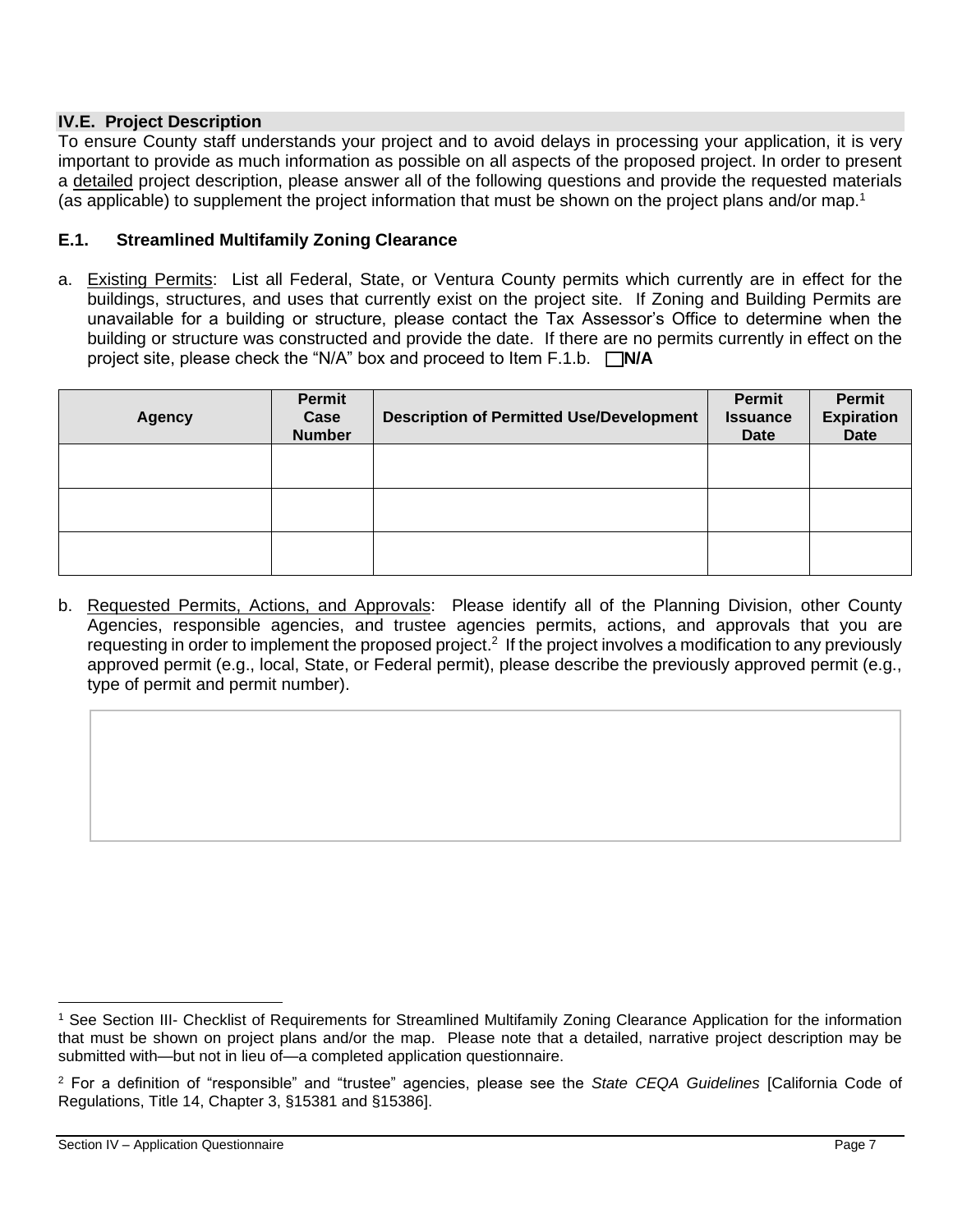### c. Zoning Violations:

(1) Is the project site currently subject to any Federal, State, or Ventura County violations? ❑ **Yes** ❑ **No** If so, please provide the following information:

| <b>Agency</b> | <b>Violation Case</b><br><b>Number</b> | <b>Description of the Violation</b> |
|---------------|----------------------------------------|-------------------------------------|
|               |                                        |                                     |
|               |                                        |                                     |
|               |                                        |                                     |
|               |                                        |                                     |

- (2) If the project is being proposed in order to abate a Zoning Violation, please describe how the proposed project would abate the Zoning Violation. For projects that do not involve a Zoning Violation, please check the "N/A" box and proceed to Item  $E.1.d. \Box N/A$
- d. Density Bonus: If the project includes a request for affordable housing, density bonus or incentives (NCZO, Article 16), please provide the following information:

(1) Describe the proposed income level and number of units that qualify your project for density bonus or incentives. Fill in the proposed income level and the number of units in each category below.

| <b>Household Income Category</b>      | <b>No. of Units</b> | <b>Percent of Project</b> |
|---------------------------------------|---------------------|---------------------------|
| Very low income (at least 5% of total |                     |                           |
| project units)                        |                     |                           |
| Low Income (at least 10% of total     |                     |                           |
| project units):                       |                     |                           |
| Moderate Income (at least 10% of      |                     |                           |
| total project units):                 |                     |                           |
| <b>Market-Rate Units</b>              |                     |                           |
| <b>Total Project</b>                  |                     | 100%                      |

 (2) Projects that include requests for density bonus or incentives through the County's Density Bonus Ordinance (Article 16 of the NCZO), will be required to ensure affordability of the specified number of affordable units for 30 years (or longer if required by the financing mechanism). Please specify if your affordable units will be receiving public financing assistance. ❑ **Yes** ❑ **No**

If the answer is "yes", please indicate the source of your funds and what public or non-profit agency will be administering the affordable housing agreement. Please provide a copy of the draft agreement if available. If the agreement (or draft agreement) is not available, you will be required to submit it prior to final occupancy approval. **Submitted: Yes** ❑ **No** ❑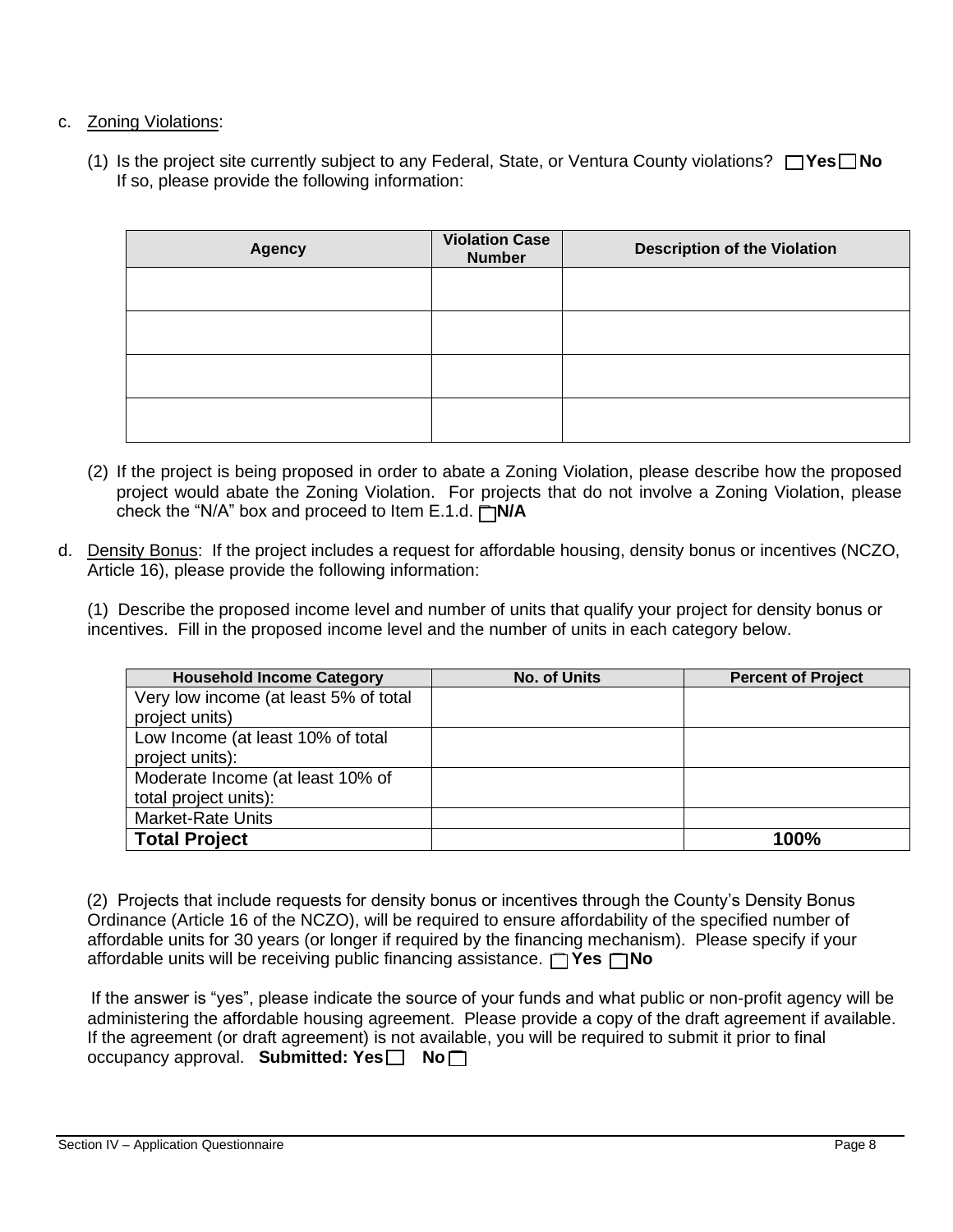If the answer is "no", you will be required to enter into an Affordable Housing Agreement with the Area Housing Authority of the County of Ventura to ensure the 30 year affordability requirement. Please provide proof that you have contacted the Housing Authority and intend to enter into such an agreement. **Submitted: Yes** ❑ **No** ❑

(3) For projects that do not involve a density bonus or incentives request, please check the "N/A" box and proceed to Item E.2. ❑ **N/A**

### **E.2. Projects with Affordability and Age Restriction Components not using Density Bonus**

- a. Projects with Affordable Component:
	- For projects that include residential units that are restricted for lower-income households (Low, Very-Low, Extremely-Low) but the applicant is not requesting density bonus or other incentives in accordance with Article 16 of the NCZO, please identify the number, location and targeted income-level of affordable units.
	- Please indicate how you will ensure the affordability of the lower-income units and who will be responsible for monitoring these units.
- b. Projects with Age-restricted Component:
	- For projects that include residential units that are age restricted for senior occupancy but the applicant is not requesting density bonus or other incentives in accordance with Article 16 of the NCZO, please identify the number and location of age-restricted units.
	- Please indicate how you will ensure occupancy of the restricted units for seniors and who will be responsible for monitoring these units.

#### **E.3 Project Phasing/Duration**

- a. Development Phasing: Please describe the phasing and duration of each phase of the proposed project including, but not limited to, vegetation removal, grading, construction, and operational phases of the project.
- b. Phasing of Affordable Units: Please describe the proposed construction phasing of the affordable units. For projects that do not involve affordable units, please check the "N/A" box and proceed to Item E.4. ❑ **N/A**

#### **E.4. Dedications/Easements**

Please describe in detail the type, size, and purpose of all proposed dedications (e.g., road, utility, or habitat conservation easements). If there are no proposed dedications or easements, please check the box and proceed to E.5. ❑ **N/A**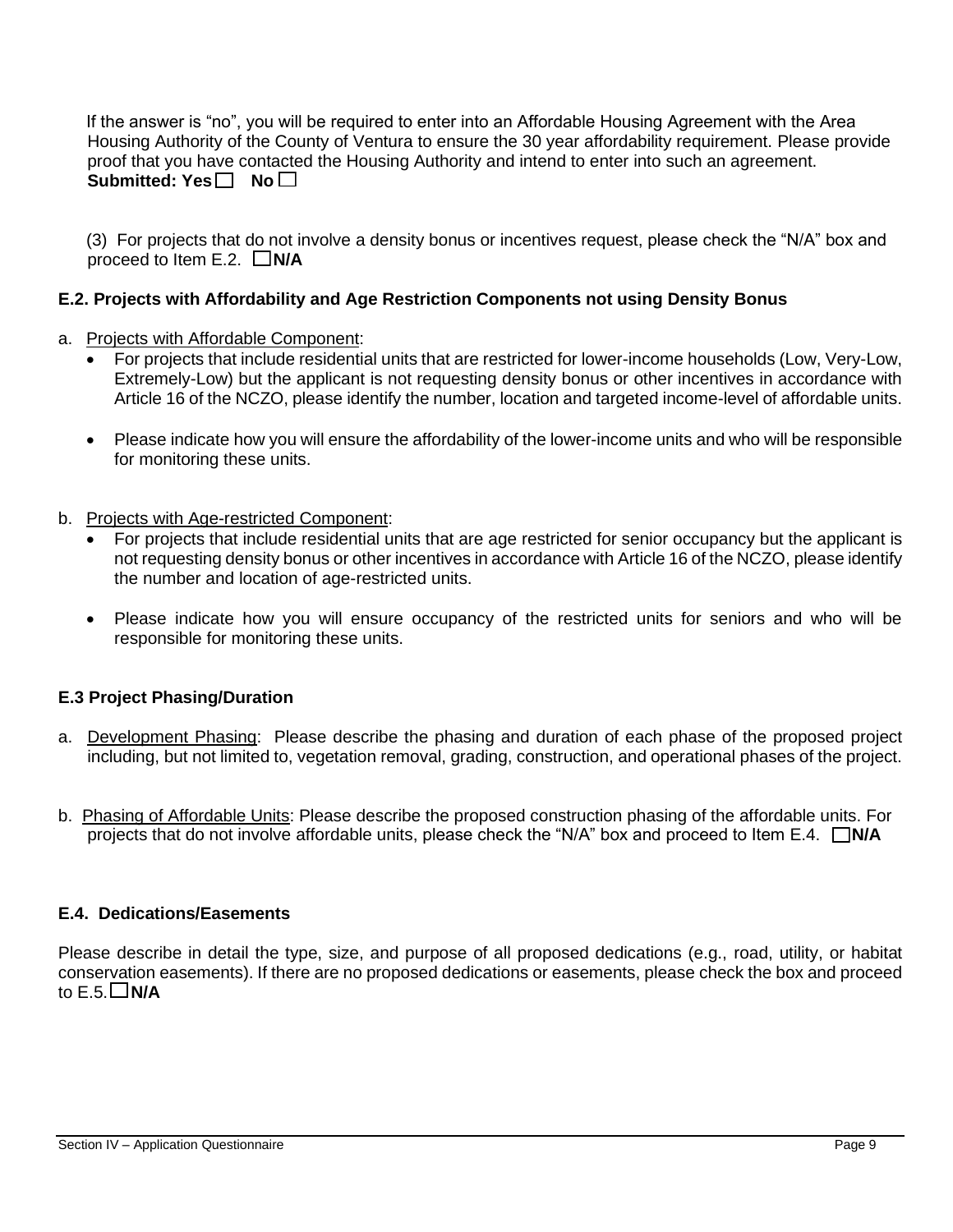#### **E.5. Water Supply**

a. What is the existing source of water at the project site? Please check the item that applies and, if a water purveyor provides water, please provide the requested information about the water purveyor: $3$ 

| (1) Water Purveyor $\Box$                                                                                                                                                                                                            |
|--------------------------------------------------------------------------------------------------------------------------------------------------------------------------------------------------------------------------------------|
|                                                                                                                                                                                                                                      |
| Address:                                                                                                                                                                                                                             |
| Phone Number: <u>Alexander School and Theory and Theory and Theory and Theory and Theory and Theory and Theory and Theory and Theory and Theory and Theory and Theory and Theory and Theory and Theory and Theory and Theory and</u> |
| (2) Individual Water Well $\Box$                                                                                                                                                                                                     |
| $(3)$ Shared Water Well $\Box$                                                                                                                                                                                                       |
| b. What is the size of the water tank/reservoir that serves the project site?<br>gallons                                                                                                                                             |
| GPM @ 20 PSI Residual<br>c. Please provide the fire flow that is available to the project site:                                                                                                                                      |

- d. Please identify the Groundwater Basin or State Designated Hydrologic Area in which the project site is located. Please indicate if the project site is located within the boundaries of any water management authority (e.g., the Ojai Basin Groundwater Management Agency, the Fox Canyon Groundwater Management Agency, or the Santa Paula Pumpers Association).
- e. Please list all known water wells onsite or offsite that would supply the project, including any municipal, industrial or agricultural supply wells.<sup>4</sup> If the project would not rely on a water well, please check the "N/A" box and proceed to Item E.5.f. ❑ **N/A**
- f. For projects that are proposed to rely on public water, **please submit three copies of a water availability letter from the water purveyor** indicating that existing/future domestic water service is available for the proposed project. The water availability letter must show that the water purveyor has additional groundwater to serve the total annual water supply that is required for the project. This letter is required when the water supply is to be provided by a city, water district, mutual water company, privately owned water company or with five or more service connections, or similar supplier.<sup>5</sup>

<sup>3</sup> In order to identify the water purveyor that serves the project site, please see the Watershed Protection District's "Inventory of Public and Private Water Purveyors in Ventura County" (March 2006) which is available at the Watershed Protection District, Groundwater Section.

<sup>4</sup> For projects that are located within the boundaries of the Fox Canyon Groundwater Management Agency (FCGMA), FCGMA Ordinance No. 8.1 requires that before drilling a new water well, a completed water well permit application must be submitted. The FCGMA "No Fee Water Well Permit Application" form is available on-line at: www.fcgma.org/publicdocuments/forms.

<sup>5</sup> A water bill may be used in lieu of a letter for existing service for some projects; however, please contact the Environmental Health Division at 805-654-2813 to determine if a water bill may be used for the proposed project.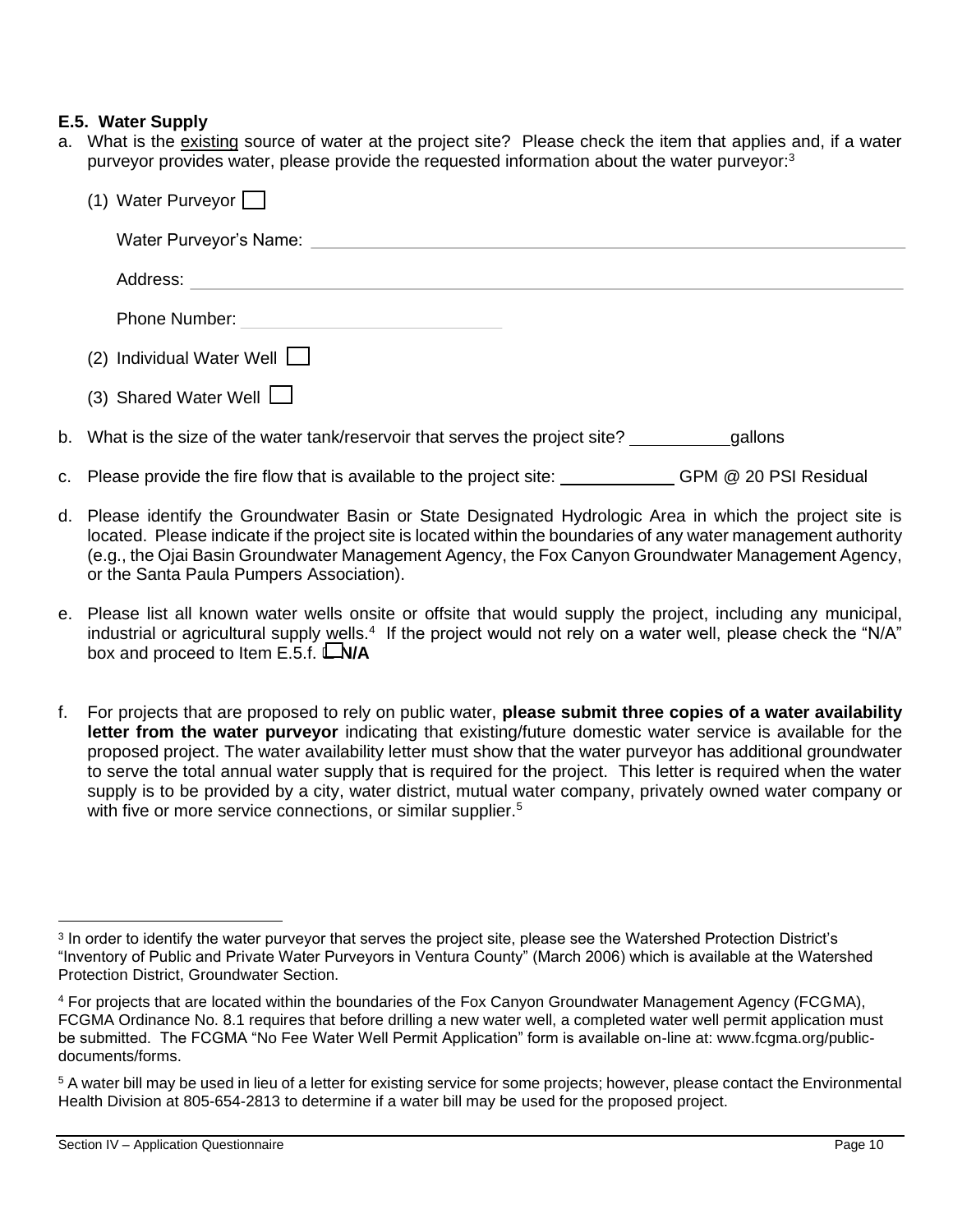#### **E.6. Sewage Disposal**

a. What is the proposed source of sewage disposal? Please provide the following information:

| <b>Public Sewer Provider:</b> |  |
|-------------------------------|--|
| Address:                      |  |
| <b>Phone Number:</b>          |  |
| <b>Contact Name:</b>          |  |

b. **Provide a copy of a sewer availability letter** from the sanitation district, city, or other sewer agency, indicating that existing/future sewer service is available for the proposed project. A sewer bill may be used in lieu of a letter for existing service for some projects.

#### **E.7. Groundwater Resources**

- a. If necessary,<sup>6</sup> please **provide a percolation plan and calculations** to demonstrate sufficient measures will be incorporated into the project design to assure that the proposed project would not result in a net reduction in aquifer recharge. Specific measures that may be incorporated into the project include, but are not limited to: reduction of impervious surface areas; construction of detention/percolation ponds; use of porous paving materials; diversion of runoff to sheet flow over landscaped areas; landscape drainage swales; and, soil amendment techniques to enhance percolation. All proposed impervious surfaces (e.g., parking areas, sidewalks, and buildings), must be itemized in the calculations. If a percolation plan and calculations are not required, please check the "N/A" box and proceed to Item E.7.b. ❑ **N/A**
- b. Please contact the Watershed Protection District, Groundwater Section to determine if the project site overlies an overdrafted groundwater basin. If the project site overlies an overdrafted groundwater basin, please list the name of the groundwater basin. If the project site does not overlie an overdrafted groundwater basin, please check the "N/A" box and proceed to Item E.8. **□N/A**

Groundwater Basin:

#### **E.8. Surface Water Quality**

The proposed project is subject to Ventura Countywide NPDES Municipal Stormwater Permit Order No. R4- 2010-0108, Part 4.E "Planning and Land Development Program" requirements to select, design, construct, and maintain Post-construction Stormwater (PCSW) controls. Additional evaluation of the proposed project will be conducted to determine any additional individual and cumulative impacts by the proposed project to surface water quality.

<sup>&</sup>lt;sup>6</sup> Please contact the Watershed Protection District, Ground Water Section, to determine if a percolation plan and calculations, or data on groundwater use are required.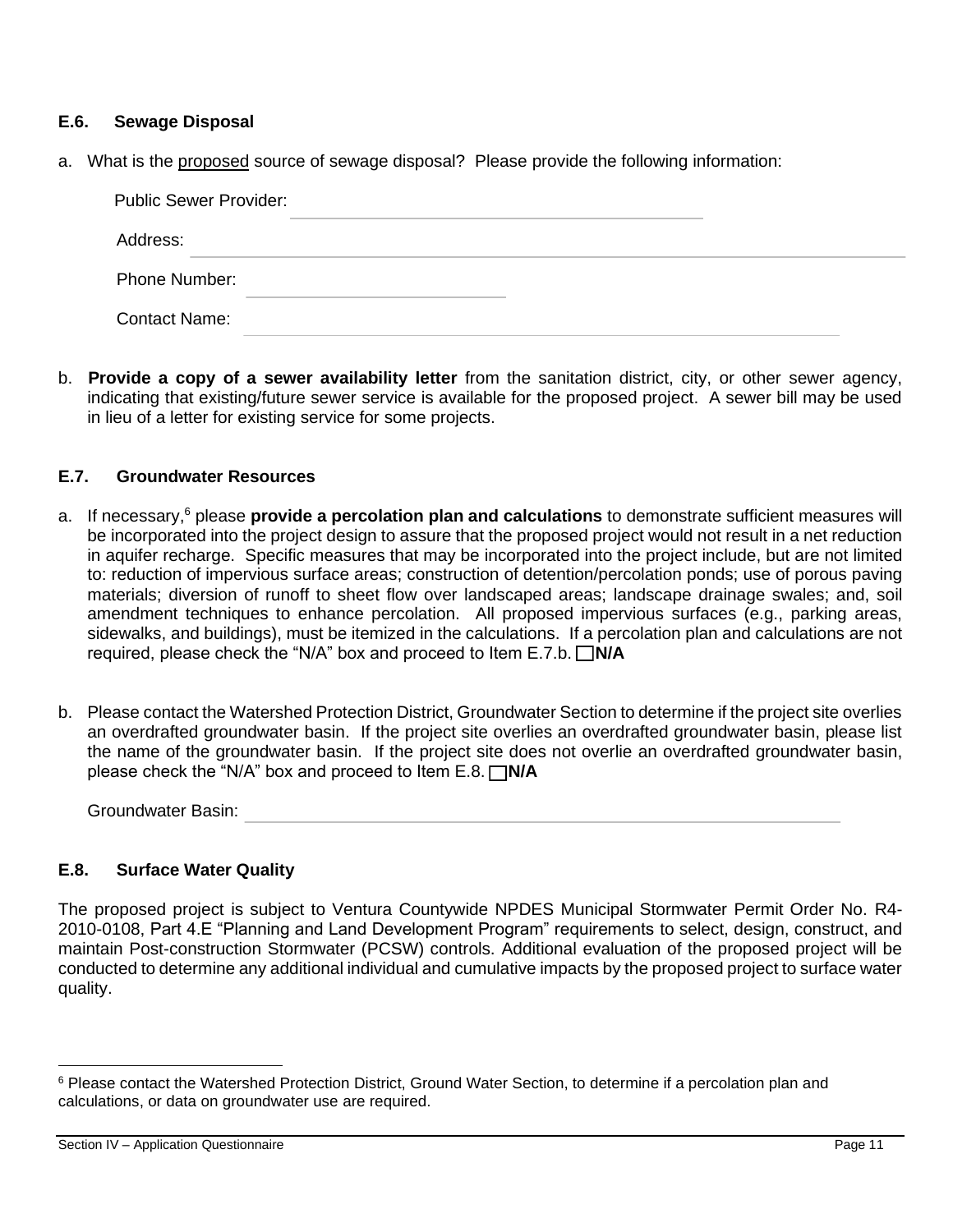The proposed project is subject to design, construction, and maintenance of the PCSW controls in accordance with the Ventura County Technical Guidance Manual (TGM) for Stormwater Quality Control Measures (available at www.vcstormwater.org/publications/manuals/tech-guide-manual). The following items shall be included in your application package:

- a. Identify proposed PCSW controls on your site/grading plan,
- b. Provide the necessary analysis in your Drainage Study to demonstrate that the PCSW controls will function as proposed including any applicable stormwater quality design flow or volume calculations for proposed treatment device(s) using applicable "Design Procedure Form" (Appendix G of the Technical Guidance Manual), and
- c. Submit a Post-Construction Stormwater Management Plan (PCSWMP)<sup>7</sup>.

For more information refer to http:/[/onestoppermit.ventura.org](http://www.onestoppermit.ventura.org/) under Surface Water Quality Section or call Water Quality Engineer at (805) 662-6737.

The copy of the Ventura Countywide Technical Guidance Manual (TGM) for Stormwater Quality Control Measures is available www.vcstormwater.org/publications/manuals/tech-guide-manual.

### **E.9. Floodplain Management<sup>8</sup>**

- a. If the project, including any site grading, is proposed to be located within a 100-year floodplain but the floodplain boundaries and 100-year base flood elevation on the property have not been determined by FEMA on the Flood Insurance Rate Map (i.e., referred to as an Unnumbered/Approximate 'A' flood zone), a California-licensed Civil Engineer will need to submit hydrologic and hydraulic analyses that determine the boundaries, base flood elevation, and velocity of the 100-year floodplain and, if applicable, the Regulatory Floodway. A California-licensed Land Surveyor can provide current topography of the property as part of the submitted engineering analyses. If the project is not located within an Unnumbered/Approximate 'A' flood zone, please check the "N/A" box and proceed to Item E.9.b. ❑ **N/A**
- b. If the project, including site grading, is proposed to be located in close proximity to a boundary of a Regulatory Floodway or a boundary of a 100-year floodplain, as delineated on the current ('Effective') or latest FEMAissued ('Preliminary') Flood Insurance Rate Map, a California-licensed Civil Engineer, Architect, or Land Surveyor will need to submit a scaled site plan, using current topography, verifying the location of the proposed project in relation to the floodway/floodplain boundary. If the project is not located within a floodway/floodplain, please check the "N/A" box and proceed to Item E.10.  $\Box$ N/A
- c. If the project is proposed to be located within a 100-year floodplain, please list all proposed structures (habitable and non-habitable, site grading, and any new or replacement utilities and services (electrical, mechanical, heating, ventilation, plumbing). Please proceed to E.10.

<sup>7</sup> County of Ventura PCSWMP form is available at http://onestoppermit.ventura.org under Surface Water Quality Section's "Forms" tab. For additional information, call the Water Quality Engineer at (805) 662-6737.

<sup>8</sup> County of Ventura Floodplain Management Ordinance, Title 44 Code of Federal Regulations Sections 59, 60, 65, and 70.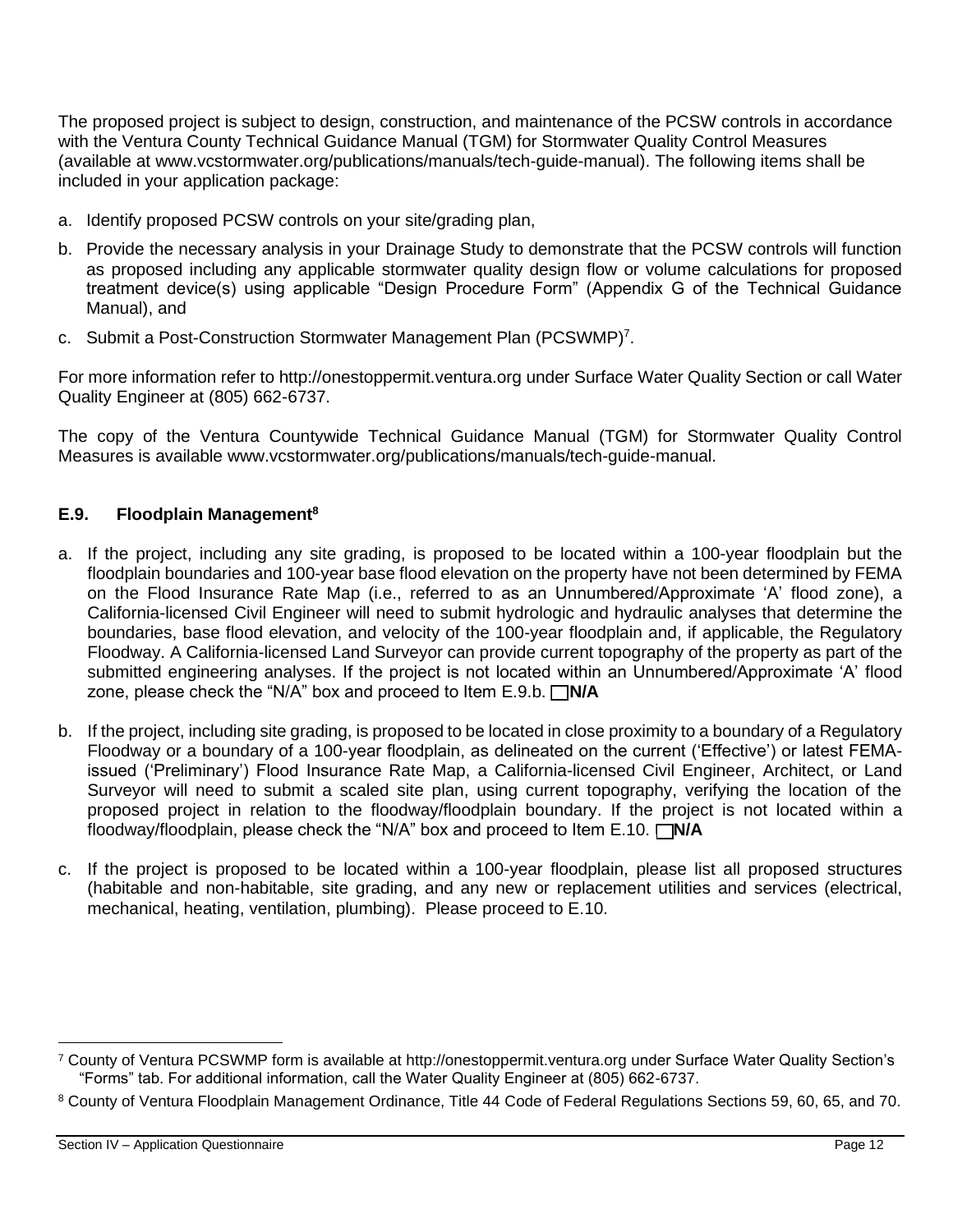#### **E.10. Geology, Site Grading, and Drainage**

- a. If the project involves site grading activities, please provide the following information. For projects that do not involve grading activities, please check the "N/A" box and proceed to Item E.10.b. □ **N/A** 
	- (1) Please provide the following statistics on the proposed site grading activities:
		- (a) Area to be graded:  $\frac{1}{\sqrt{1-\frac{1}{n}}}$  sq. ft.  $\frac{1}{\sqrt{1-\frac{1}{n}}}$  acres
		- (b) Slope ratio of steepest finished slope (horizontal feet/each vertical foot):
		- (c) Height of highest finished slope (from top to bottom): ft.
		- (d) Please state whether or not the graded soil is proposed to be balanced on-site during construction, or proposed to be reused during the landscaping phase of the project.
		- (e) If the proposed project would result in the export of materials, please provide the following information. If the project does not involve the export of materials, please check the "N/A" box and proceed to Item  $E.10.a(1)(f)$ .  $\Box$ **N/A** 
			- (i) Types of materials to be exported:
			- (ii) Location to which excess materials would be transported:
			- (iii) Proposed truck route to the location where the materials would be transported:
		- (f) If the proposed project would require the import of materials, please provide the following information. If the project does not involve the import of materials, please check the "N/A" box and proceed to Item E.10.a(1)(g). ❑ **N/A** 
			- (i) Types of materials to be imported:
			- (ii) Location from which the materials would be imported:
			- (iii) Proposed truck route from the materials site to the proposed project site: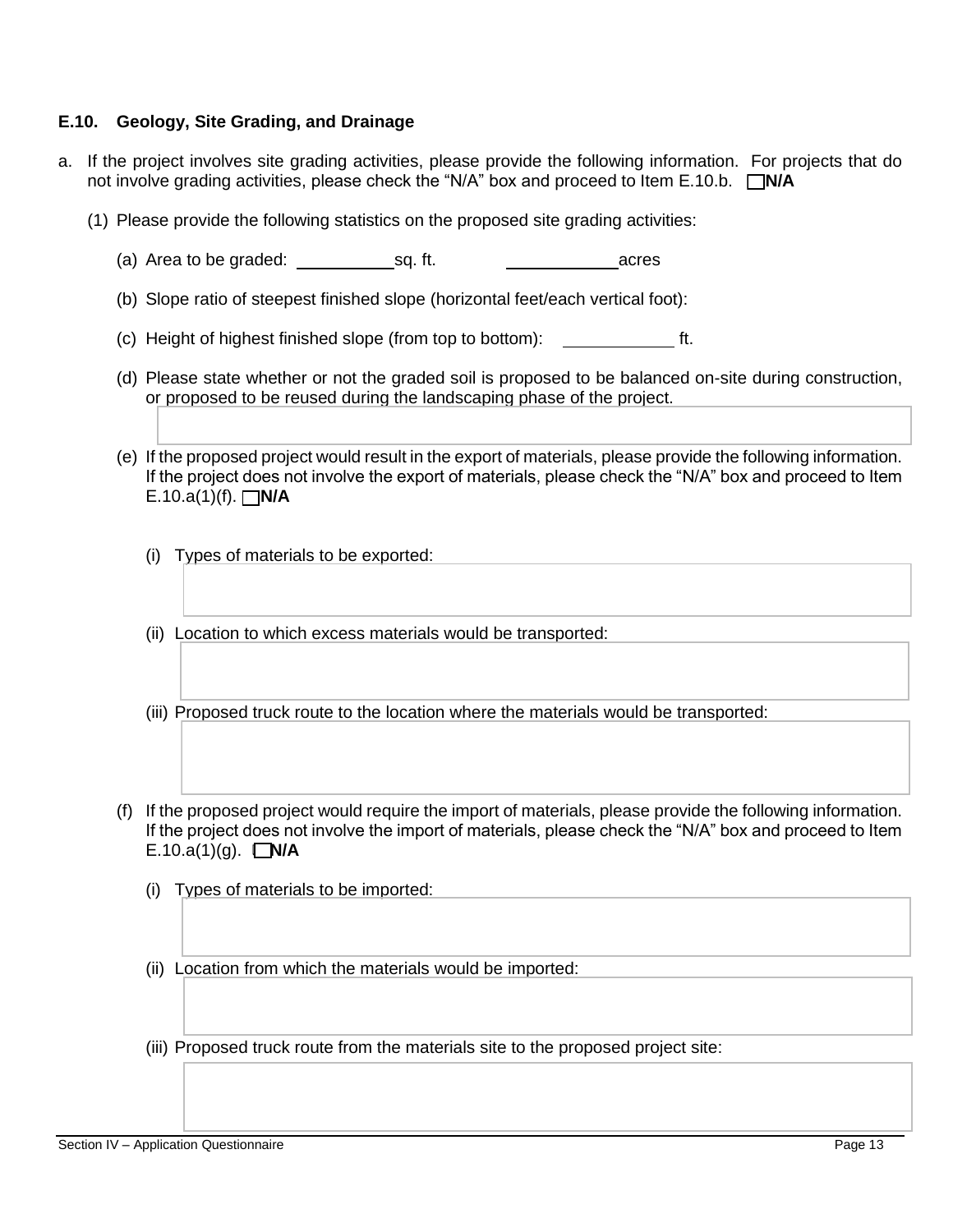- (g) For all projects involving new construction or grading activities, **please submit a copy of a soils report**.
- (h) For all projects involving new construction or grading and that are located within a hillside or Geologic Hazard Area, **please submit a copy of a geology report**. If the project does not involve new construction or grading in any of these areas, please check the "N/A" box and proceed to Item E.10.a(1)(i). ❑ **N/A**
- (i) Please describe any features that have been included in the project description to control the creation of dust.
- b. **Please submit a copy of a drainage study**, if the project would result in: a change in the amount of impervious area within the project site; any change on local drainage patterns; a subdivision; and/or any additional storm water runoff onto adjacent property or public roads. If the project does not require a drainage study, please check the "N/A" box and proceed to Item E.11. ❑ **N/A**

The drainage study must conform to the following requirements and must include (but is not limited to) the following information:

- (1) The drainage study must be prepared, signed, and stamped by a California Registered Civil Engineer.
- (2) The drainage study must conform to the Ventura County Road Standards, as well as the Watershed Protection District's standard, which is that there must not be an increase in peak runoff rate in any storm frequency.<sup>9</sup>
- (3) The drainage study must:
	- (a) Calculate and address the potential increase in the peak runoff rate that would be generated by the proposed project;
	- (b) Describe all proposed and existing drainage facilities;
	- (c) Identify if the project would generate additional storm water run-off onto adjacent private property or any public road right-of-way;
	- (d) Identify if the drainage from the project site would be directed or tie into the existing storm drain facilities/ditches;
	- (e) Identify if the project would result in any change on local drainage patterns; and,
	- (f) Identify if the capacity of the existing local drainage facility is adequate to accept the peak runoff created by the project.

<sup>9</sup> For a checklist of the requirements for drainage studies, please see the Watershed Protection District's "Requirements for CEQA Hydrology Submittals," which is available at vcwatershed.org (select Resources/Hydrology Info), and the Ventura County Road Standards, which are available at the Transportation Department Public Counter.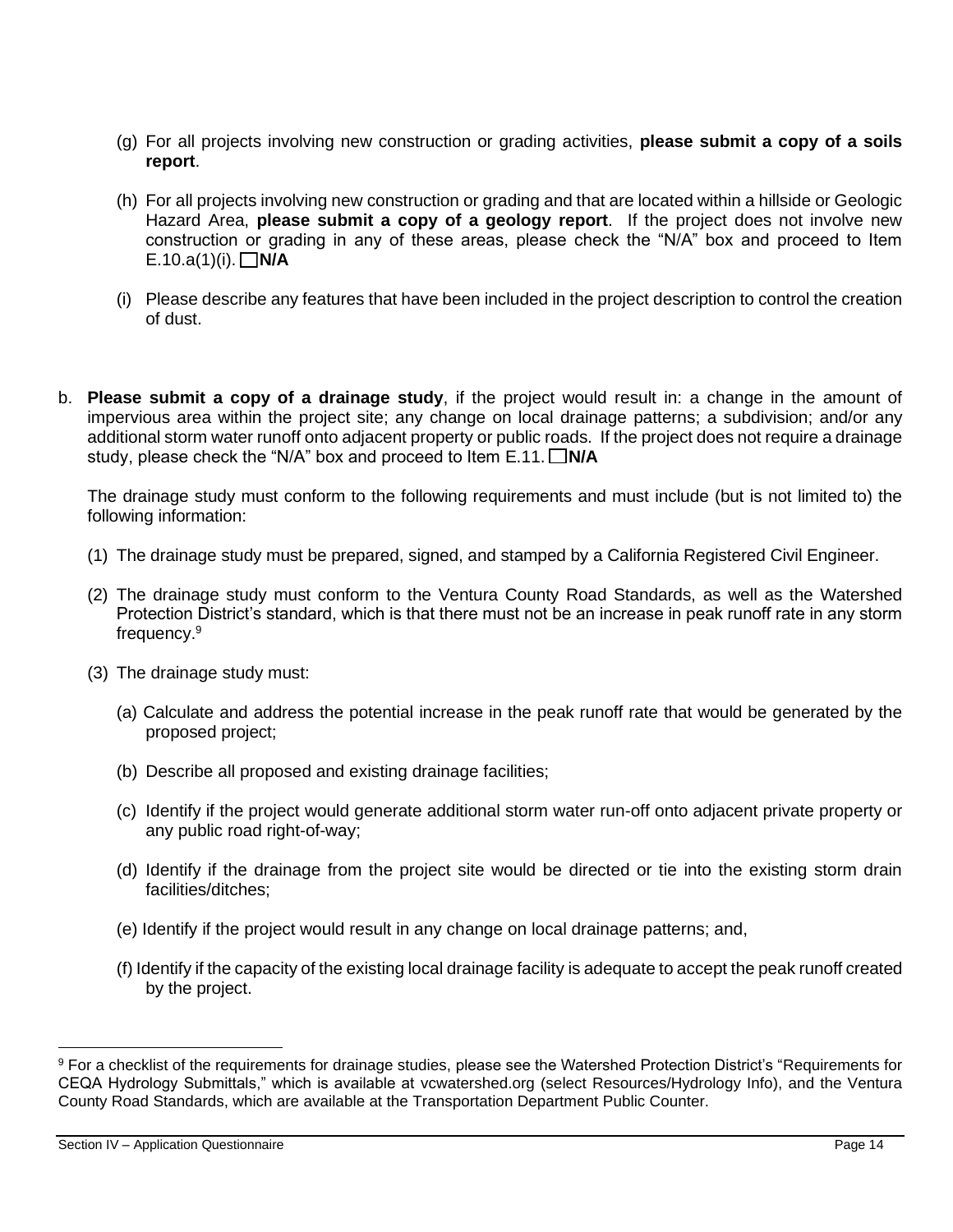(4) The drainage study must include all hydrology and hydraulic calculations used in preparing the drainage plan. The hydrology and hydraulic calculations must be prepared according to the Ventura County Flood Control District Hydrology Manual and the Ventura County Public Works Agency, Transportation Department's, Road Standards.<sup>10</sup>

#### **E.11. Hazardous Materials/Waste and Fire Protection**

- a. **Please submit a completed "Certification Statement of Hazardous Waste/Substance Site**" which is included with this application packet.
- b. Please describe any underground hazardous materials storage tank(s) that are proposed to be installed, removed, and/or used. If the project is located on an active Leaking Underground Fuel Tank (LUFT) site, please describe the status of the case. If the project site does not have an underground hazardous materials storage tank or involves a LUFT site, please check the "N/A" box and proceed to Item E.13. ❑ **N/A**

#### **E.12. Utilities**

a.Utilities: Please identify all of the utilities that would provide service to the project site, by completing the following:

| <b>Utility</b>     | <b>Name</b> | <b>Address</b> | <b>Phone Number</b> | <b>Email Address</b> |
|--------------------|-------------|----------------|---------------------|----------------------|
| Gas                |             |                |                     |                      |
| <b>Electricity</b> |             |                |                     |                      |
| <b>Phone</b>       |             |                |                     |                      |
| Cable              |             |                |                     |                      |

#### b. Electricity:

| (1) What is the projected amount of electrical usage (peak KW/Hours/Day)?                                |             |  |  |
|----------------------------------------------------------------------------------------------------------|-------------|--|--|
| Do existing lines have to be increased in number or size?<br>(2)<br>If yes, please describe:             | ΠYes I INo  |  |  |
|                                                                                                          |             |  |  |
| (3) Do overhead electrical facilities require relocation or under grounding?<br>If yes, please describe: | ⊟Yes<br>⊟No |  |  |

<sup>&</sup>lt;sup>10</sup> Please check the Transportation Department Requirements for drainage study submittals. A checklist of requirements may be obtained from the Public Counter.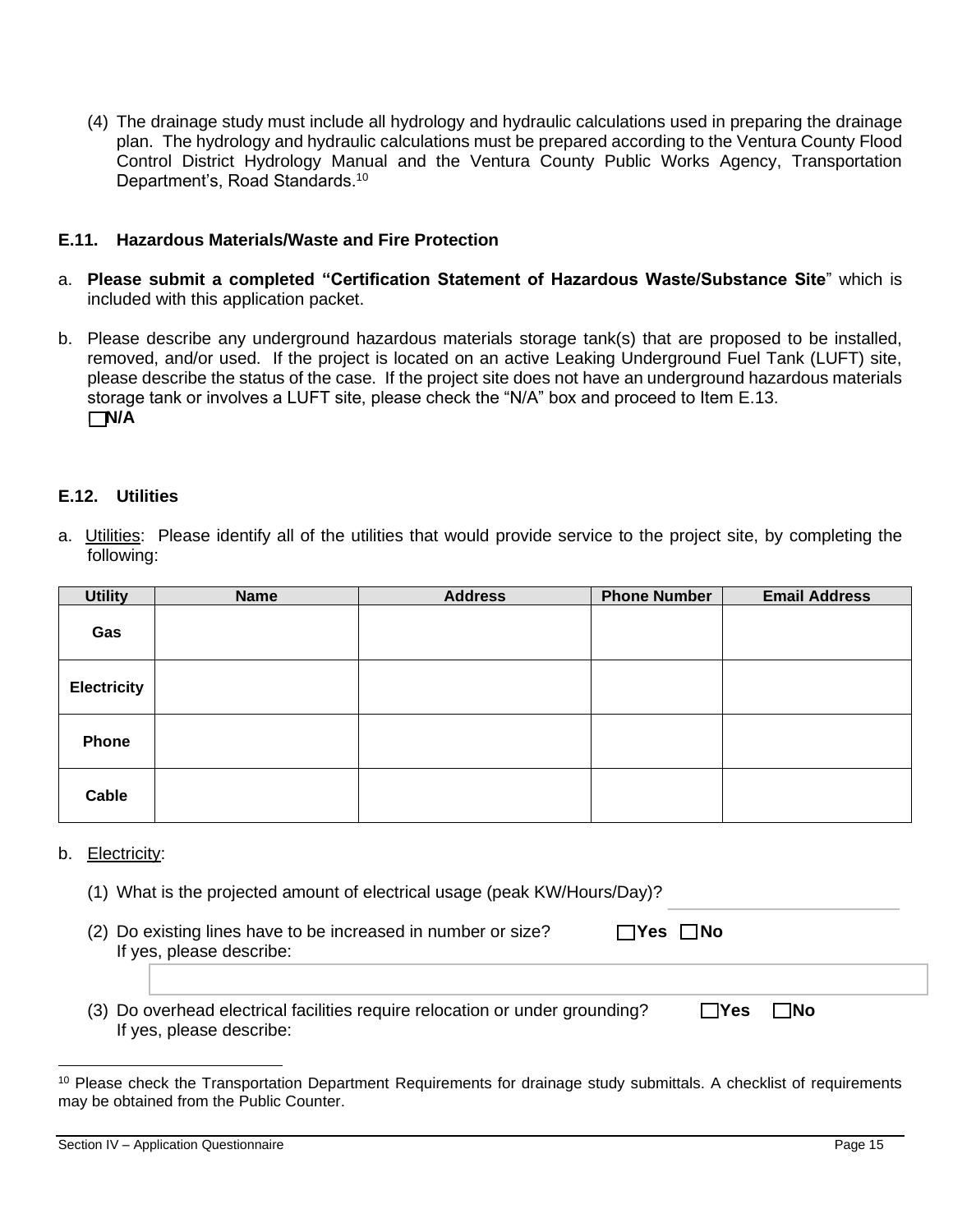- (4) Please indicate the length of new offsite electrical transmission and distribution facilities that are required to serve project. If the project does not involve the installation of new offsite electrical transmission and distribution facilities, please check the "N/A" check box. ❑ **N/A**
- c. Natural Gas: (1) Please indicate the expected amount of gas usage: (2) Do existing gas lines have to be increased in size? ❑ **Yes** ❑ **No**  If yes, please describe: (3) Do existing gas lines require relocation? ❑ **Yes** ❑ **No**  If yes, please describe: (4) Please indicate the length and size of new offsite gas mains that are required to serve the project.If the project does not involve the installation of new offsite gas mains, please check the "N/A" box and proceed to Item E.13.  $\Box$  **N/A**

#### **E.14. Legal Lot Requirement**

Has the County of Ventura issued a Preliminary Legal Lot Determination for the property? ❑ **Yes** ❑ **No**

- a. If the answer is "no," please proceed to Item E.14.b. If the answer is "yes," what was the finding of the Preliminary Legal Lot Determination?
- b. If a Preliminary Legal Lot Determination has not been issued for the property, please describe by what means (e.g, Tract Map, Parcel Map, Parcel Map Waiver, or Certificate of Compliance) the property gained its current configuration, making sure to include the map citation (e.g., "8 MR 14 36 PM 4") or project case number (e.g., "PMW 1046" or "SD06-0031"). However, if the Planning Division has not issued a Preliminary Legal Lot Determination for the property, and you do not have information on the means by which the property gained its configuration, please submit an application for a Preliminary Legal Lot Determination prior to submitting an application for your project.<sup>11</sup> If the project does not require a Preliminary Legal Lot Determination, please check the "N/A" box.  $\Box$ **N/A**

#### **E.16. Existing Physical Features and Development on, and Surrounding, the Project Site**

- a. Please describe the physical features of the project site. Physical features that should be described include, but are not limited to:
	- Creeks, streams, drainage facilities, drainage patterns, and all other types of wetlands.

 $<sup>11</sup>$  For more information on how to determine if a project site would be located on a legal lot, and for Preliminary Legal Lot</sup> Determination applications, please see vcrma.org/legal-lot-program.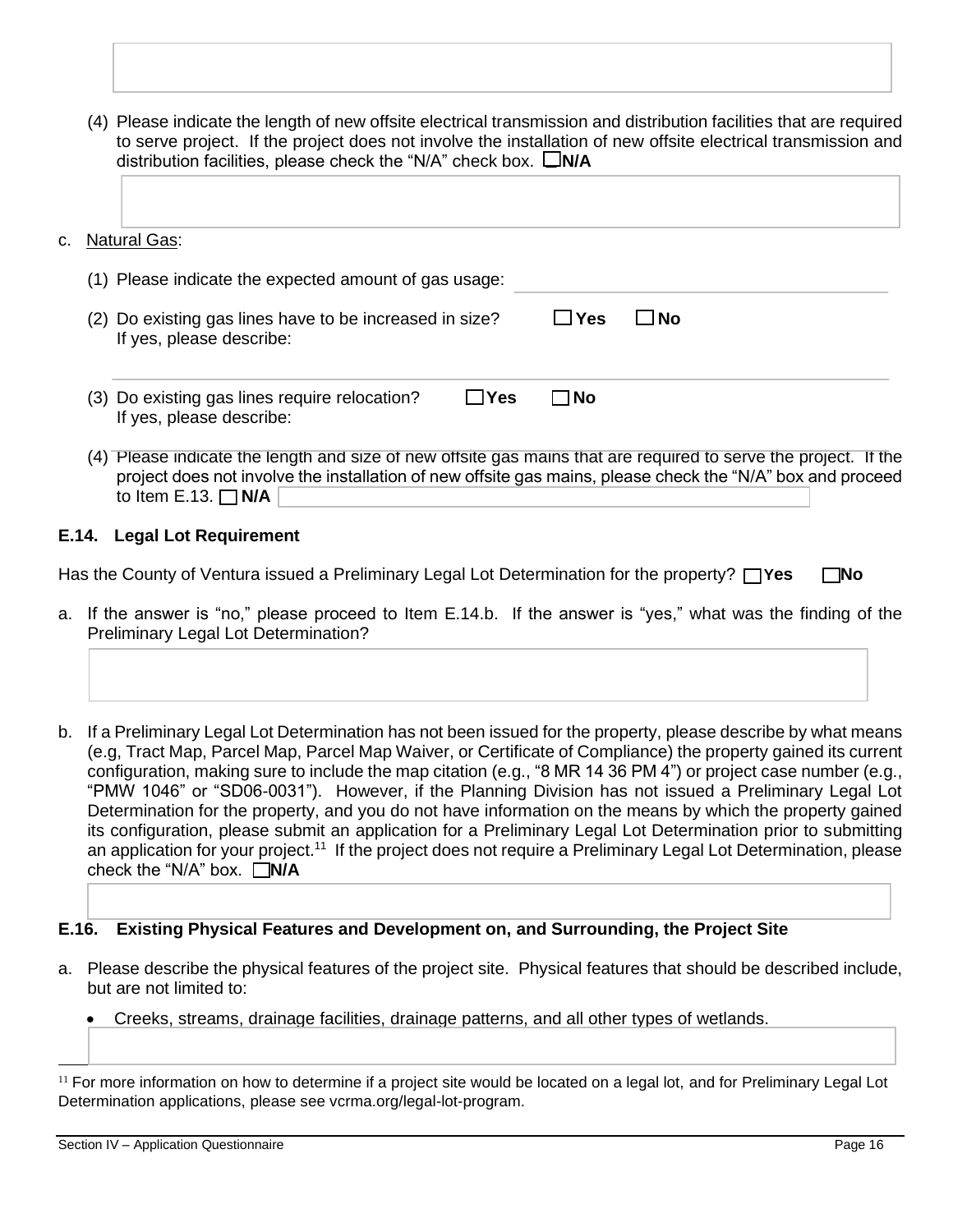- Distinctive topographical and/or scenic features, such as the Pacific Ocean, mountain ranges, hillsides, and Geologic Hazards Areas.<sup>12</sup>
- Wildlife habitat (e.g., woodlands or chaparral habitat).
- b. Please describe the physical features surrounding the project site. Please include the following physical features and indicate where they are located in relation to the project site [e.g., direction (north, south, east, or west) in relation to, and distance from, the project site]:
	- Creeks, streams, drainage facilities, drainage patterns, and all other types of wetlands.
	- Distinctive topographical and/or scenic features, such as the Pacific Ocean, mountain ranges, and hillsides.
	- Wildlife habitat (e.g., woodlands or chaparral habitat).
	- Local access to the project site including (but not limited to) County and city roadways, as well as private roadways or driveways.
	- Regional access to the project site, which typically consists of State and Federal freeways and highways.
	- If agricultural activities occur on properties that are located adjacent to the project site, please describe the types of crops that are cultivated.
	- d. Please describe the existing development on adjacent properties surrounding the project site by completing the following table. Please describe the types of uses (e.g., agriculture, residential, recreation, open space/vacant, retail sales, wholesale, multi-tenant office space, or manufacturing and assembly plant), buildings, and structures on properties that are adjacent to, or across a roadway from, the subject property.

| <b>Direction</b> | <b>Building, Structure, or</b><br><b>Outdoor Use</b> | Use(s) | Approximate<br><b>Height or</b><br><b>Number of</b><br><b>Stories</b> | <b>Proximity to</b><br><b>Project Site</b> |
|------------------|------------------------------------------------------|--------|-----------------------------------------------------------------------|--------------------------------------------|
| <b>North</b>     |                                                      |        |                                                                       |                                            |
| South            |                                                      |        |                                                                       |                                            |
| East             |                                                      |        |                                                                       |                                            |
| West             |                                                      |        |                                                                       |                                            |

<sup>&</sup>lt;sup>12</sup> To determine if the project site is located within a Geologic Hazards Area, please see the Ventura County General Plan Background Report Chapter 11 *Hazards and Safety*, available at: vcrma.org/ventura-county-general-plan.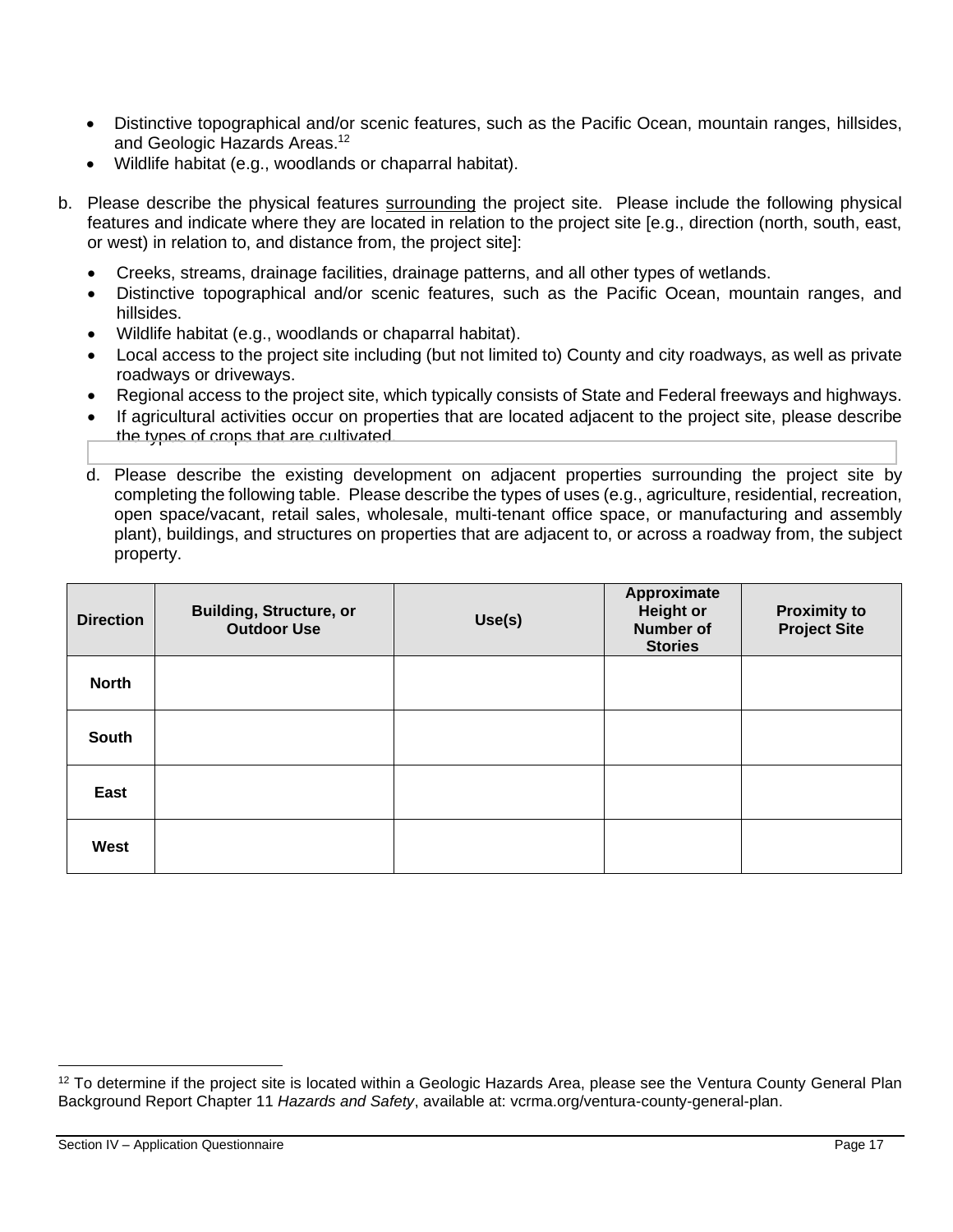### **IV.F. Environmental Compliance Information and Requirements**

Please provide the following information.

#### **F.1. Air Quality**

a. Air Emissions: Please provide the following information on known sources of air emissions surrounding the project site (e.g. manufacturing, industrial, herbicide applications, and roadways).

(1) Air Emission Source(s):

(2) Approximate distance between the emissions source and the project site: feet

b. Air Pollution Emitting Devices:Please indicate if any equipment or devices associated with the project will release air emissions that may require an Air Pollution Control District ("APCD") Permit to Operate or an APCD Permit to Construct.<sup>13</sup> If the project does not require either of these APCD Permits, please check the " $N/A$ " box and proceed to Item F.2.  $\Box$  **N/A** 

All new development is required to comply with all applicable Ventura County Air Pollution Control District (APCD) Rules and Regulations, including those related to project construction and site preparation, (i.e., Rules 10, 50, 51, 55 and 55.1). Please check the box to verify that you have consulted APCD and agree to abide by these rules. ❑ **I agree**

### **F.2. Transportation**

- a. All residential projects must comply with the Ventura County "Paveout Policy", current County Road Standards and the Traffic Impact Mitigation Fee Ordinance. Please contact the Public Works Agency Transportation Division for information regarding these requirements. Please check the box to verify that you have consulted the Transportation Division and that all requested roadway improvements are shown on submitted plans. ❑ I have consulted with the Public Works Agency Transportation Division. name of person consulted **Example 20** Date
- b. All residential projects must comply with NCZO, Section 8108 *Parking and Loading Requirements,* unless the project is exempt if it is either: (1) SB 35-eligible and meets the requirements of Gov. Code Sec. 65913.4(d); or (2) AB 2162-eligible and is located within one-half mile of a public transit stop.

### **F.3. Noise**

a. All residential projects must comply with the Ventura County Construction Noise Threshold Criteria and Control Plan. Please review these requirements by locating the document on the Planning Division website at [vcrma.org/ceqa-implementation-and-initial-study-assessment-guidelines](https://vcrma.org/ceqa-implementation-and-initial-study-assessment-guidelines) . Once you have read and understand the Construction Noise Plan, please check the box verifying that construction activities will comply with this Plan.  $\Box$ 

<sup>13</sup> Please see APCD Rule 10, Permits Required, which is available on-line at: //ww2.arb.ca.gov/air-district-rules.